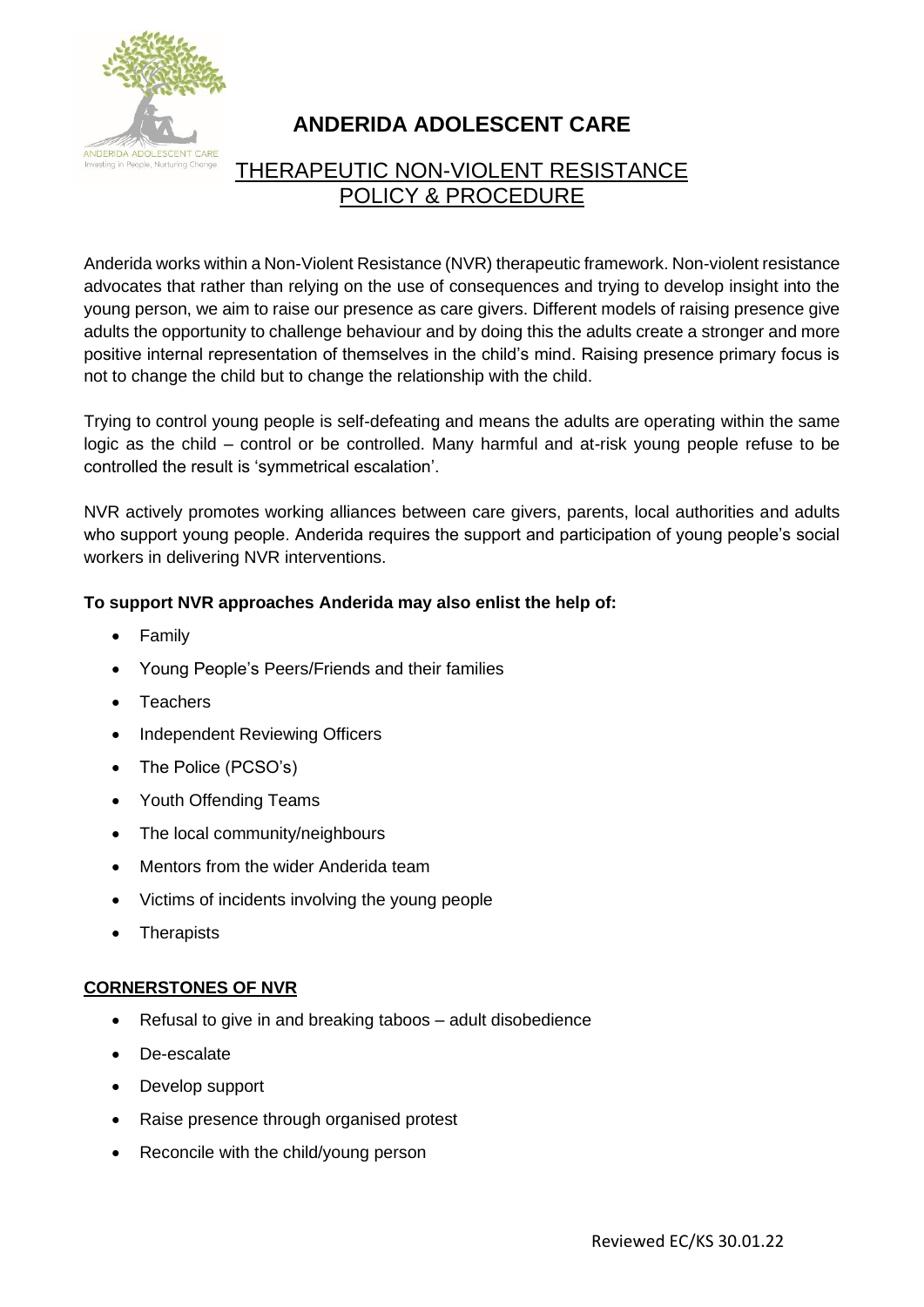#### **NVR METHODS**

#### **Deferring response until the incident is de-escalated or when arousal is lowered**

This enables adults and young people to lower their psycho-physiological arousal and enables emotional self-regulation in the care giver. Giving enough space to become pro-active rather than reactive, carefully planning the action we will take and drawing on support networks.

#### **Announcements**

Developed by key people in the child's life to include caregivers, extended family, peers, and professional networks. The announcement is problem specific, concrete, neutral and outlines, the child's strengths, our concern for their harmful behaviour and the intention of the group to take action. The announcement ends on a description of a preferred future.

## **Sit-in**

An agreed number of adults/peers in the young person's life visit the home of the young person. They enter the young person's environment (often the bedroom). The supporters and key adults explain:

- They will no longer accept the problem behaviours (and describe specifically what these are)
- They are here to find a way to solve the problem or 'put things right'
- They will wait until the child suggests a solution or a way to repair the harm caused

The adults will then sit calmly and wait and support each other if they feel threatened, without escalating the situation. Methods to do this will have been agreed in the planning stages of the sit in.

If young people suggest a positive solution, the group will explore that in an open-minded way, before leaving the room and stating they will give the idea a try.

If the child does not put forward any genuine positive idea about what they the child will do to put things right and prevent further occurrences, the group will wait until the agreed sit in time is up. The group will decide in advance of the sit in how long it should last if the child does not put forward a realistic suggestion of how to make things better.

#### **Campaign of Concern**

The identified support network for each child will respond when a child puts themselves or others at risk. They will communicate their concern in a variety of ways once informed about harmful incidents by key adults. This may be:

- Visiting the child
- Phoning the child
- Emailing
- Instant messaging
- Texting
- Private message on social media
- Writing a letter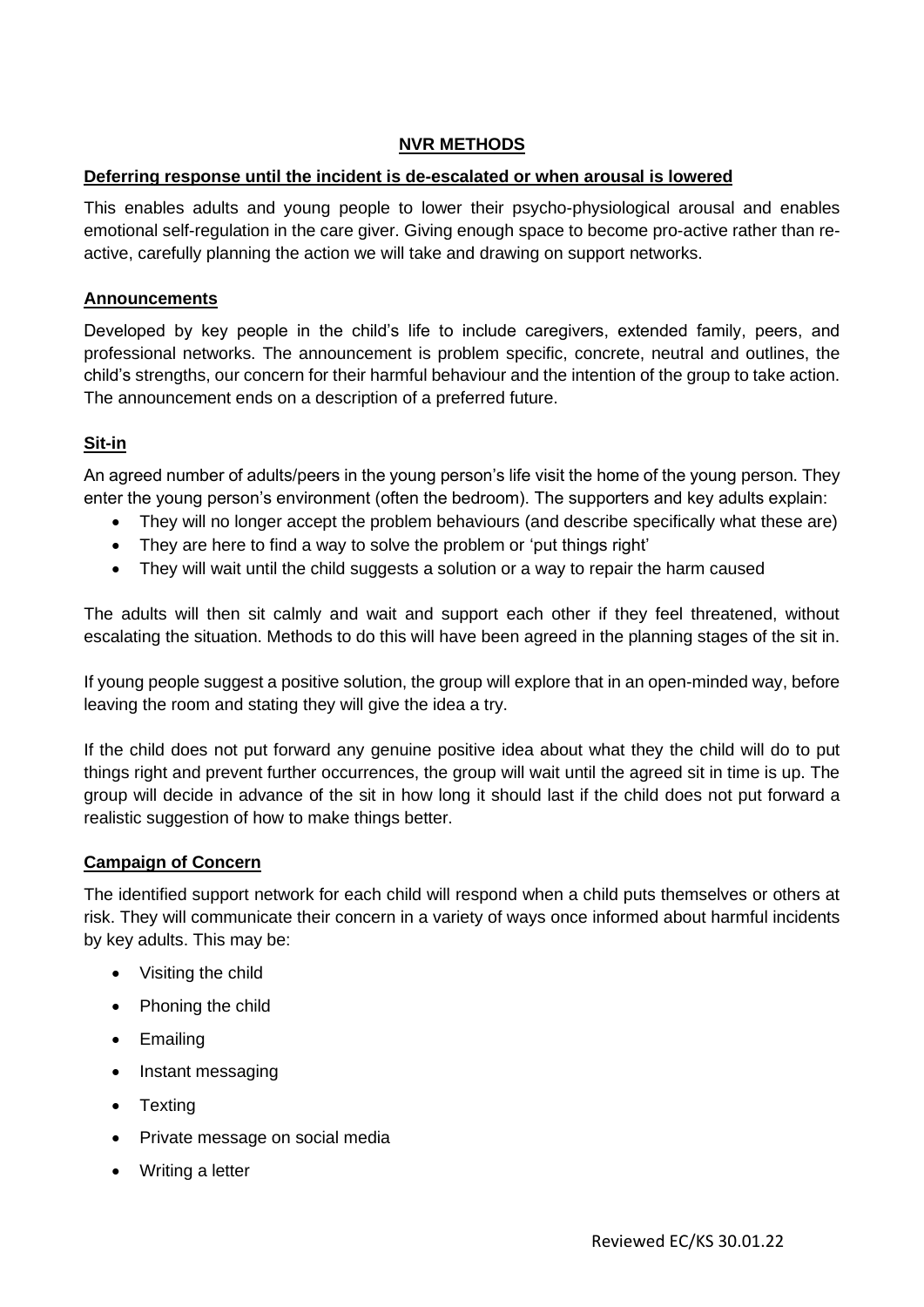- Video messages
- Other creative and appropriate forms of communication

It is important for the supports to know that this is about making a statement outlining their concern for those affected and the young person. They are instructed not to be drawn into a two-way communication/conversation with the child as it may lead to justification or escalation – neither of which are helpful.

#### **Tailing**

This approach is utilised when a child is missing from home. When tailing a child, adults will make use of information they have gathered in order to be physically present in places that they know the young person to frequent. They will build a picture of the young person's activities and those that are involved with the young people; this will enable adults to reach out to those who can become allies.

#### **Telephone Round**

The telephone round is a method of manifesting parental presence and showing the young person the resistance when they run away from home, refuse to tell adults where they have been, or if they are coming home. This involves contacting all the people who relate to the child, such as their friends and friend's parents. The adults are encouraged by the NVR co-ordinator to collect as many of their child's friend's numbers as possible, and other acquaintances who know them. The parents call several people on the list, asking them to inform their young person that the parent is concerned for him/her and would like to get in touch with them. Adults cease calling after a reasonable period and resume calling the next day. It is not the object to ensure that the child comes home under all circumstances (although this would be a desired outcome) as this is not possible. Instead, the object is to make adults presence felt in the dangerous environment the child moves in, and to reach out the message of adult presence to the unsafe people connected to the child.

The adults use these telephone conversations in order to gain information about who their young people are associating with, find out about parents of other young people, etc. This process and gathering of information, support the process of 'tailing'.

#### **Breaking Taboos**

Adults agree which first step and which subsequent steps to break with the control of the young person. This can be:

- Not giving into demands.
- Doing things within the normal routine of the home or the young person's care plan that adults/peers/siblings have been avoiding for fear that they will respond aggressively.

#### **Refusing Services**

Adults refuse services that the young people are misusing; examples are refusing to drive the child somewhere when he or she have been abusive in the car. Shutting down internet access and some phone access when this contributes to harmful behaviour. Refusal of services is not to punish the child it is just parents and caregivers taking reasonable steps to protect themselves and their child.